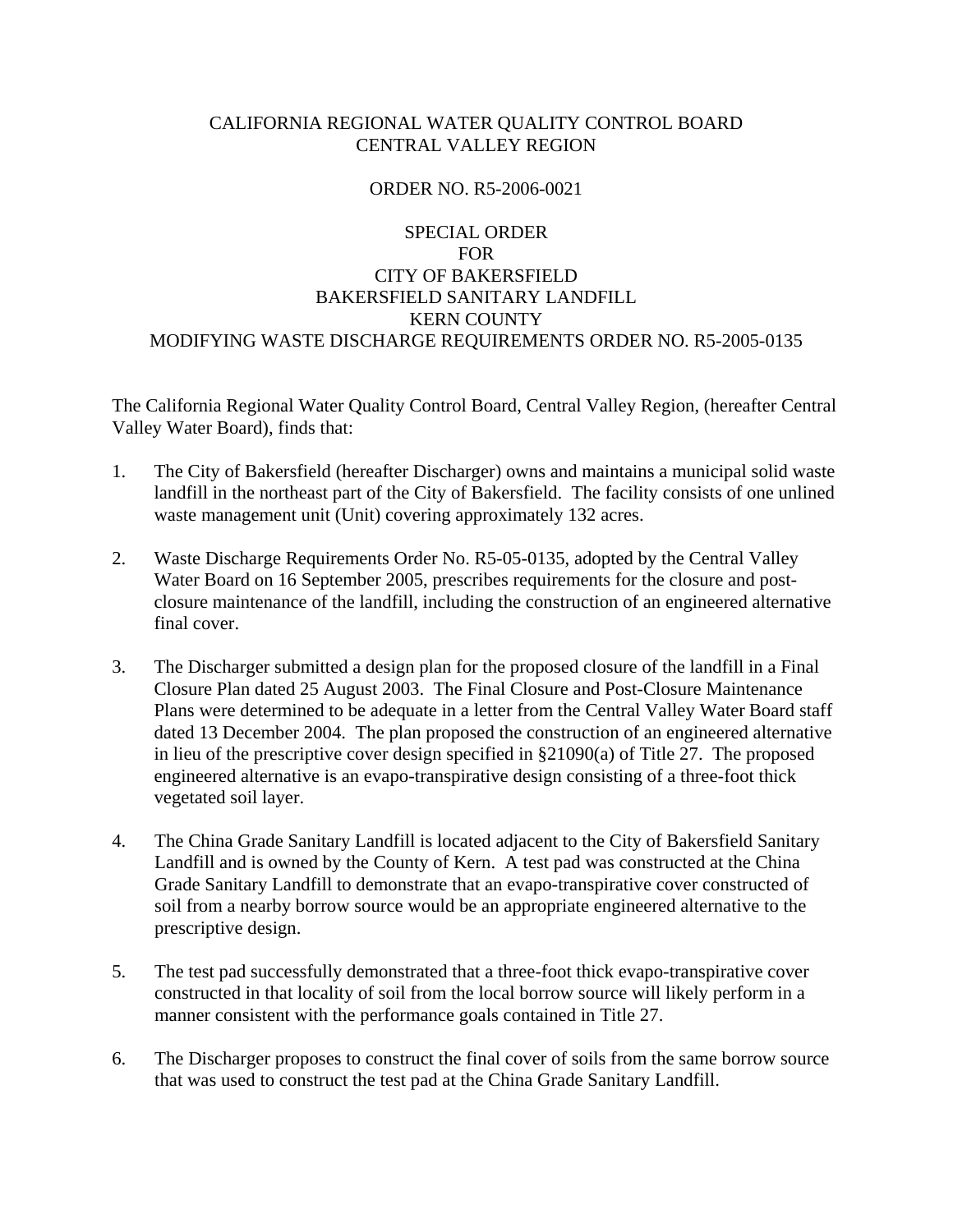7. Construction Specification C.2 of the WDRs requires the final cover to be four feet thick as a minimum. This specification was written in error and should have specified a three-foot thick final cover.

### **PROCEDURAL REQUIREMENTS**

- 8. All local agencies with jurisdiction to regulate land use, solid waste disposal, air pollution, and to protect public health have approved the use of this site for the discharges of waste to land stated herein.
- 9. The Central Valley Water Board notified the Discharger and interested agencies and persons of its intent to prescribe waste discharge requirements for this discharge, and has provided them with an opportunity for a public hearing and an opportunity to submit their written views and recommendations.
- 10. The Central Valley Water Board, in a public meeting, heard and considered all comments pertaining to the modification of WDRs Order No. R5-2005-0135
- 11. Any person affected by this action of the Central Valley Water Board may petition the State Water Resources Control Board to review the action in accordance with Sections 2050 through 2068, Title 23, California Code of Regulations. The petition must be received by the State Water Resources Control Board, Office of Chief Counsel, P.O. Box 100, Sacramento, California 95812, within 30 days of the date of issuance of this Order. Copies of the laws and regulations applicable to the filing of a petition are available on the Internet at http://www.waterboards.ca.gov/water\_laws/index.html and will be provided on request.

IT IS HEREBY ORDERED, pursuant to Sections 13263 and 13267 of the California Water Code, that the requirements of Order No. R5-2005-0135 are modified as follows:

Construction Specification C.2 shall read:

"**By 31 December 2006,** the final cover system shall be constructed with an engineered alternative design known as an evapo-transpirative or monolithic design. The cover shall, at a minimum, consist of a three-foot thick vegetated soil layer placed over the existing interim cover soil. The soil layer shall be placed in such a manner that vegetative growth is assured and structural integrity is maintained."

If, in the opinion of the Executive Officer, the Discharger fails to comply with the provision of this Order, the Executive Officer may apply to the Attorney General for judicial enforcement or issue a complaint for Administrative Civil Liability.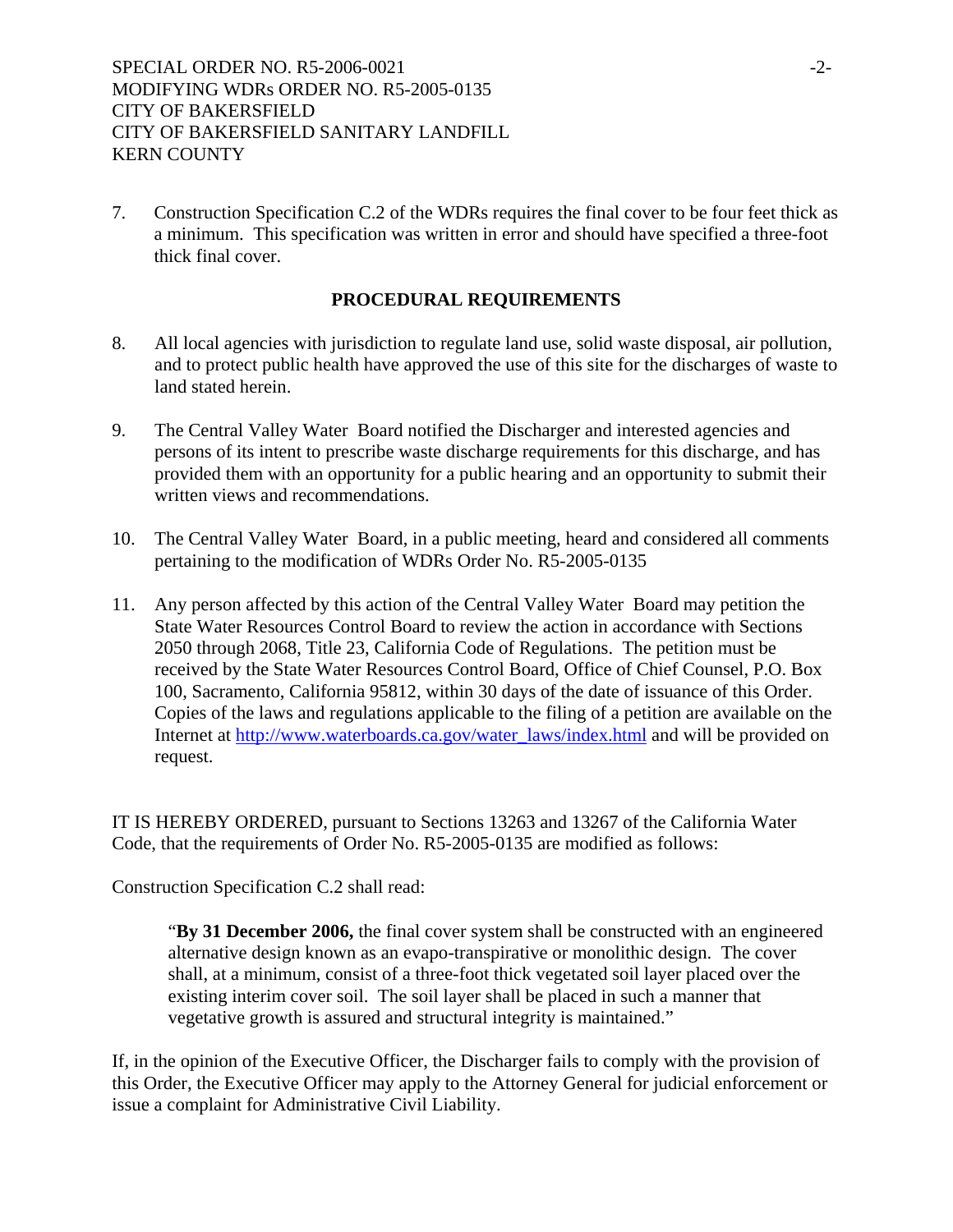SPECIAL ORDER NO. R5-2006-0021 -3-MODIFYING WDRs ORDER NO. R5-2005-0135 CITY OF BAKERSFIELD CITY OF BAKERSFIELD SANITARY LANDFILL KERN COUNTY

I, KENNETH D. LANDAU, Acting Executive Officer, do hereby certify that the foregoing is a full, true, and correct copy of an Order adopted by the California Regional Water Quality Control Board, Central Valley Region, on 26 January 2006.

 $\overline{a}$ 

KENNETH D. LANDAU, Acting Executive Officer

REH:reh/rac:1/26/06